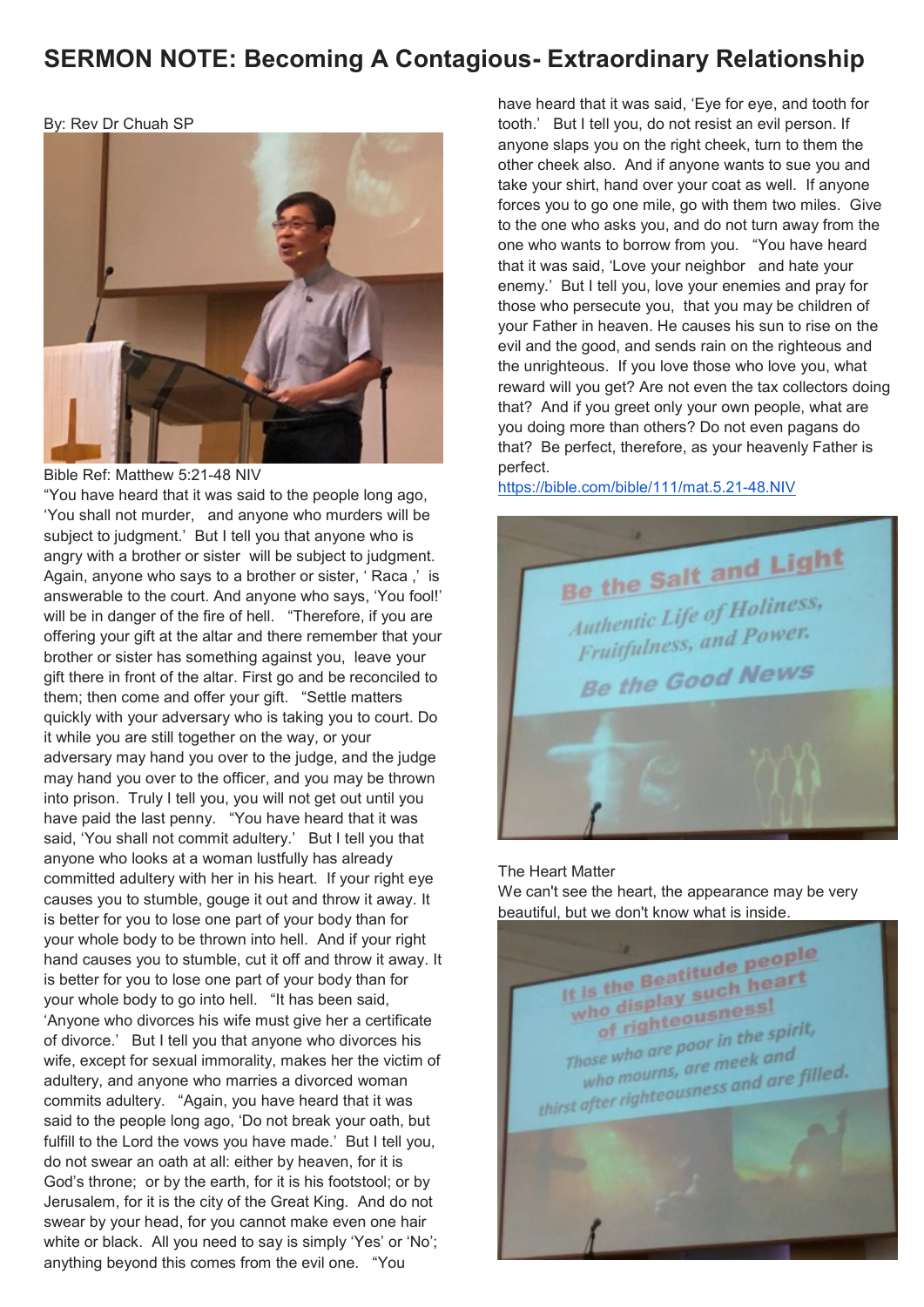# That's how they stand out as the salt and light!

For they will become merciful, pure in heart, and peacemakers, even at the expanse of being persecuted.

Given the new heart and spirit Exclided 36:26-27

as I will give you a new heart and put a new spirit in you; I will remove from you your heart of stone and give you a heart of flesh. <sup>27</sup> And I will put my Spirit in you and move you to follow my decrees and be careful to keep my laws.

## Transformation of the Heart

**Extraordinary Relationships Matt. 5:21-48** "You have heard it said...but I tell you..." - Anger-extraordinary mercy for people.

- 
- Lustful thoughts-extraordinary purity. · Divorce - extraordinary marital covenant.
- 
- · Oath extraordinary trustworthiness. - Retaliation - extraordinary generosity of spirit.
- 
- · Love for enemies extraordinary agape love.



### Matthew 5:21-26 NIV

"You have heard that it was said to the people long ago, 'You shall not murder, and anyone who murders will be subject to judgment.' But I tell you that anyone who is angry with a brother or sister will be subject to judgment. Again, anyone who says to a brother or sister, 'Raca,' is answerable to the court. And anyone who says, 'You fool!' will be in danger of the fire of hell. "Therefore, if you are offering your gift at the altar and there remember that your brother or sister has something against you, leave your gift there in front of the altar. First go and be reconciled to them; then come and offer your gift. "Settle matters quickly with your adversary who is taking you to court. Do it while you are still together on the way, or your adversary may hand you over to the judge, and the judge may hand you over to the officer, and you may be thrown into prison. Truly I tell you, you will not get out until you have paid the last penny.

https://bible.com/bible/111/mat.5.21-26.NIV

Murder - The 6<sup>th</sup> Commandment "You shall not murder, and anyone who murders will be subject to judgment."

Jesus went deeper But I tell you that anyone who is angry with a brother or sister will be subject to judgment. lesus equated anger to murder! Anger lies at the heart of murder!

He traces anger & murder to the dark human heart of hatred Again, anyone who says to a brother or sister, "Racq," is assurerable to the court. And anyone who says, "You fool!" will be in danger of the fire of hell.

Murderous anger, Not righteous anger condemned

An attitude fits only for the rubbish dump!

 $V23-24$ **Be Reconciled**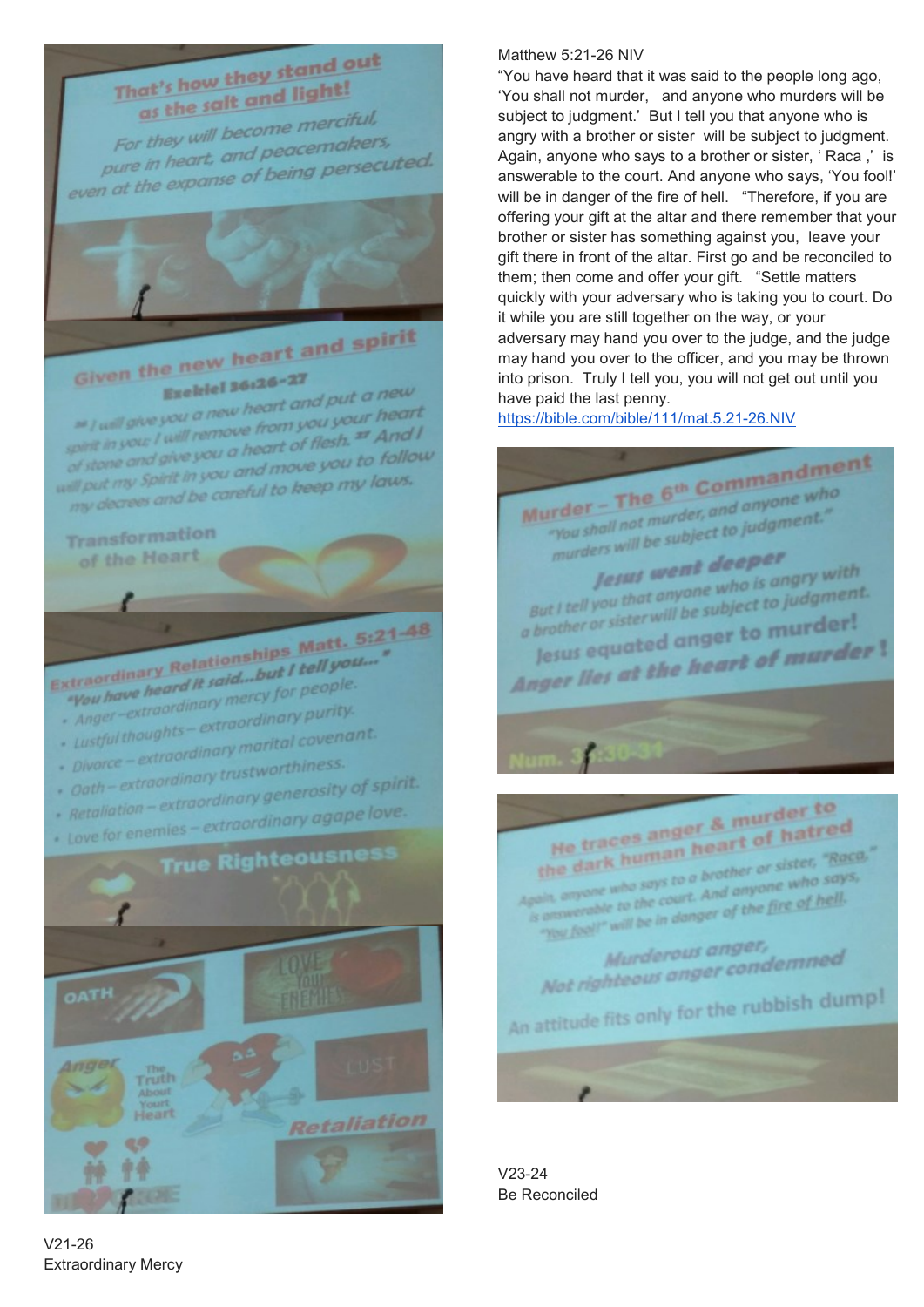Reconciliation <sup>23</sup> Therefore, if you are offering your gift at the altar and there remember that your brother or sister has something against you, <sup>24</sup> leave your gift there in front of the altar. First go and be reconciled to them; then come and offer your gift.

**Reconciliation is more important** than offerings/religious duty

### Reconcile Early and Quickly  $V25-26$



**Reconcile Early and Quickly!** <sup>25</sup> Settle matters quickly with your adversary who is taking you to court. Do it while you are still together on the way, or your adversary may hand you over to the judge, and the judge may hand you over to the officer, and you may be thrown into prison.<sup>26</sup> Truly I tell you, you will not get out until you have paid the last penny.



Prison of our Souls

### 7th Commandment - Do Not Commit Adultery Matthew 5:27-28 NIV

"You have heard that it was said, 'You shall not commit adultery.' But I tell you that anyone who looks at a woman lustfully has already committed adultery with her in his heart.

https://bible.com/bible/111/mat.5.27-28.NIV

No lustful thoughts **Extraordinary Purity** Pif your right eye causes you to stumble, gouge It out and throw it away. It is better for you to lose one part of your body than for your whole body to be thrown into hell.<sup>30</sup> And if your right hand causes you to stumble, cut it off and throw it away. It is better for you to lose one part of your body than for your whole body to go into hell.

Cut it off early and decisively It's that serious!

# No divorce!

si qt has been said, "Anyone who divorces his wife must give her a certificate of divorce." <sup>12</sup> But I tell you that anyone who divorces his wife, except for sexual immorality, makes her the victim of adultery, and anyone who marries a divorced woman commits adultery. **Extraordinary Marital Covenant** 





Is Again, you have heard that it was said to the people long ago, "Do not break your oath, but fulfil to the Lord

the oaths you have made." <sup>34</sup> But I tell you, do not swear an oath at all: either by

heaven, for it is God's throne; or by the earth, for it is his footstool; or by Jerusalem, for it is the city of the Great King. And do not swear by your head, for you cannot make even one hair white or black. All you need to say is simply Yes," or "No"; anything beyond this comes from the evil one **Extraordinary Trustworthiness** 

**No Retaliation** <sup>38</sup> 'You have heard that it was said, "Eye for eye, and tooth for tooth."

<sup>20</sup> But I tell you, do not resist an evil person. If anyone slaps you on the right cheek, turn to them the other cheek also. <sup>40</sup> And if anyone wants to sue you and take your shirt, hand over your coat as well. suf anyone forces you to go one mile, go with them two miles.<sup>42</sup> Give to the one who asks you, and do not turn away from the one who wants to borrow from you.